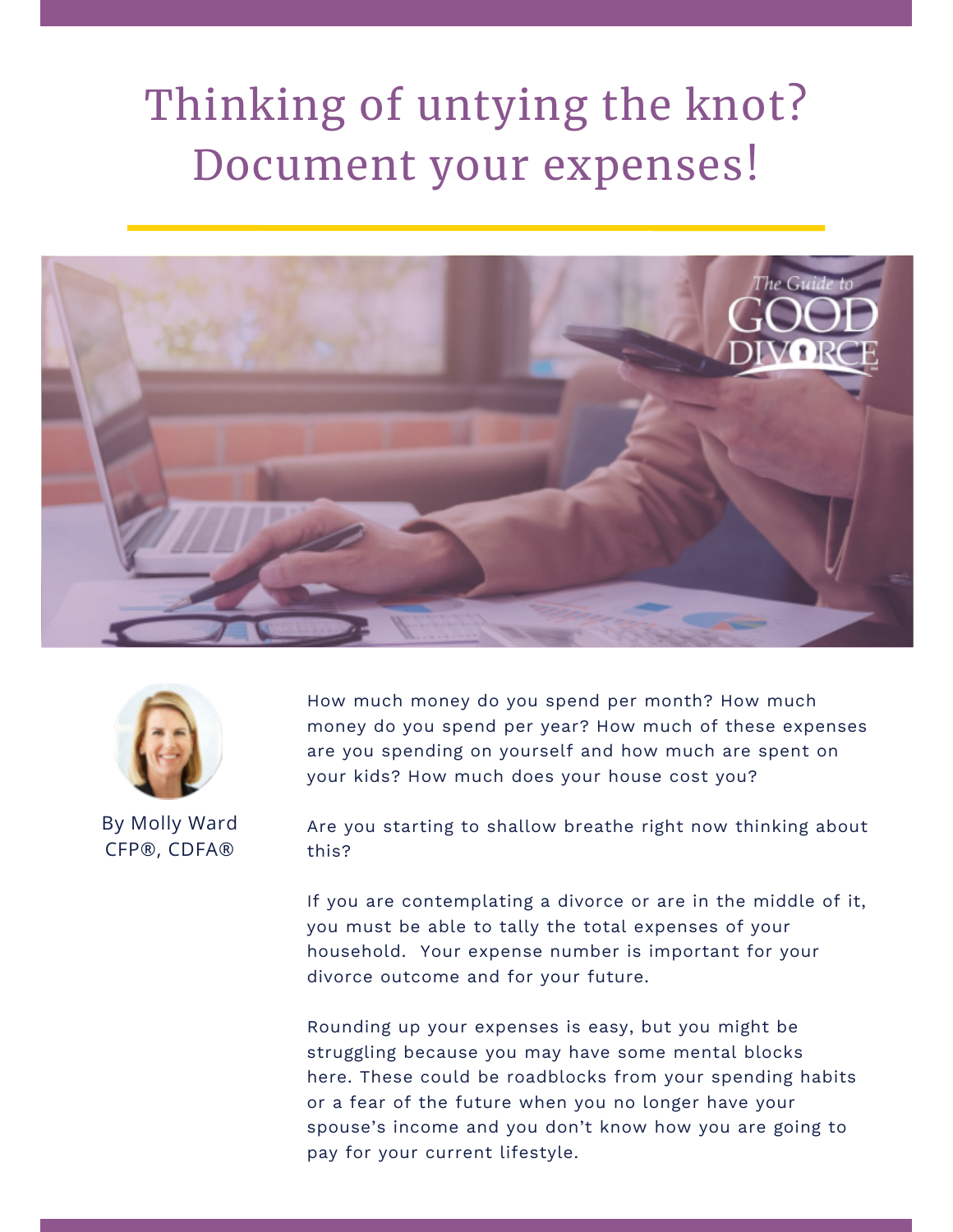I encourage you to turn this roadblock into the opportunity to move forward into your new life.

Here are some ways to help you figure out what your current expenses are:

- Download your credit card spending reports. Most credit card companies summarize your spending into different categories for you.
- Download your bank spending reports. Like the credit card companies, they may also categorize for you. If not, they usually will let you download a spreadsheet of your expenses and you can sort them.
- Cash payments --document these as well. They will show up on the bank report.
- Use an app to help you track your expenses.

Now, break the expenses down further. Figure out how much you would be spending on yourself and your children without your spouse's expenses. You may need to add in some new expenses, like additional childcare, extra tutoring, or a new family hobby.

Once you have your annual spending number, see how that aligns with your income. If your own income isn't going to cover your expenses, address this with courage. Your ability to earn income is a superpower.

If you are going to need to scale back on your expenses, work on it. Trim the fat. How many magazine subscriptions do you have? They add up annually and do you really need them? Try to avoid shopping on websites that make it too easy to buy things and don't save your credit card information on file. These are small things that add up.

Is there still a gap between income and expenses? When the marriage ends, you will most likely have to come to an agreement to split up the marital money. This is where strategy plays a critical role. We suggest you work with a Financial Advisor to come up with a plan for what money to use and to forecast how long that money will last. Do you need to go back to work? If you're already working, how much of your income should you be putting away for retirement, paying off any debt or keeping liquid for spending?